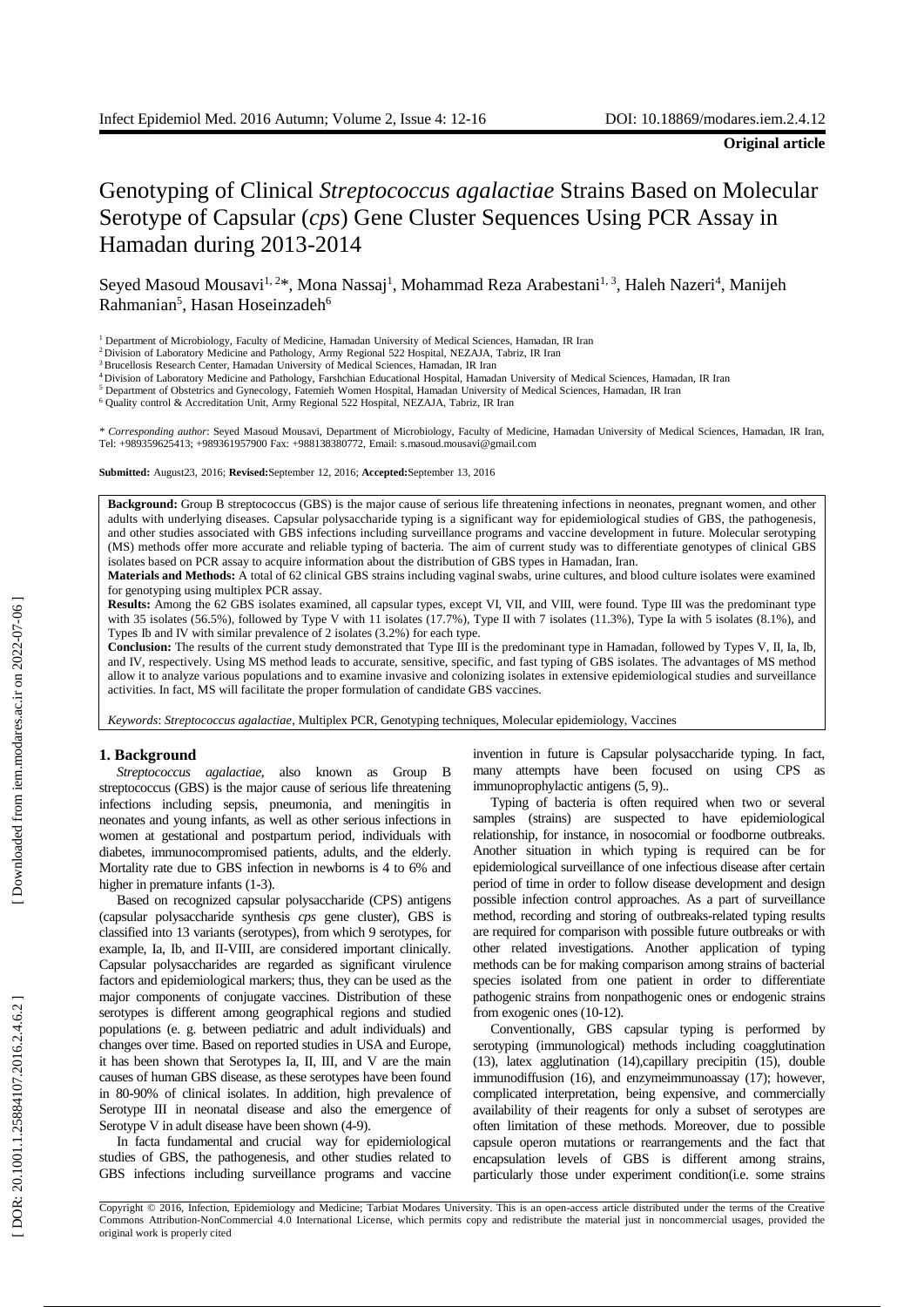maybe low encapsulated and/or none -encapsulated , thereby either have poor capsule expression or lack of it, so these strains are considered as non -typ eable strains lacking detectable capsular polysaccharide ), therefore , typing of such strains using immunological methods may fail or be difficult. Additionally, subjects such as strains not expressing related capsular polysaccharide genes (non-encapsulated) or expressing polysaccharide variants that fail to react with used antiserums, are non -distinguishable using this methodologies (18, 19 ) .

Although appropriate phenotypic methods can be used for outbreak isolates in short time, but such methods are not adequate for evolutionary studies generally, and it has been known that these methods lack adequate discriminatory power (12 ) .

PCR -based typing has demonstrated that non -typeable strains resulted from immunological methods usually harborthe genetic information to synthesis these polysaccharides and consequently are typeable by PCR assay ; in fact, molecular methods such as PCR assay offer more accurate and reliable typing of bacteria than phenotypic methods (20 ) . On the other hand , in case of occurring mutations in the capsule synthesis genes , the molecular typing method s result in non -typeable strains. Currently, the sequences of CPS type -specific gene regions from GBS have been available ( 8, 21, 22 ) ; thereby CPS genotyping can be designed using both single PCR and/or multiplex PCRs (23, 24).

# **2. Objective s**

The aim of the current study was to determin e capsular polysaccharide serotypes of clinical GBS isolates using multiplex PCR assay in Hamadan to obtain accurate information about the distribution of GBS serotypes in this region , which can provide some knowledge to facilitate the proper formulation of candidate GBS vaccines in future .

## **3. Materials and Methods**

## *3.1. Collection and identification of isolates*

A total of 62 clinical GBS strains (56 and 6 samples from female and male individuals, respectively) including vaginal swabs  $(n=16)$ , one sample from non-pregnant woman and fifteen samples from pregnant women isolated from 203 collected specimens), urine cultures  $(n=45)$ , and blood culture  $(n=1)$  isolates were collected from educational hospitals and private clinic centers during nine months from June 2013 through February 2014 in Hamadan, Iran . Total samples from male individuals were urine cultures. Information about the age of each collected sample was recorded. Based on Centers for Disease Control and Prevention (CDC) guidelines(1), processing of the vaginal swabs was performed as follows: specimen swabs were inoculated into Limbroth (Pronadisa Co, Spain) as a selective and enrichment medium and incubated at 35 –37°C in 5% CO2 (in candle jar) for 18 –24 hours, then subcultured on Trypticase Soy agar(TSA) (Merck Co, Germany ) with 5% blood and incubated at 35 –37°C in 5% CO <sup>2</sup> for 18 –24 hours. Conventional phenotypic methods including gram staining, catalase test, sodium hippurate hydrolysis, bile esculin agar test, and CAMP reaction were used for microbiological presumptive identification of the isolates. The presumptive identified isolates as GBS were subcultured on Trypticase Soy agarwith 5% blood and incubated at 35 –37°C in 5% CO <sup>2</sup> for 18 –24 hours to obtain single pure GBS colonies . Then these isolates were inoculated in Brain Heart Infusion (BHI) broth (Merck Co, Germany) containing glycerol and blood and preserved in deep freeze (-70°C) condition for further use.

# *3.2. DNA extraction from isolates*

DNA was extracted from isolates using alkaline lysis method as following procedure : Three or four colonies from overnight cultured isolate were suspended in a sterile microtube containing 60 μL of lysis buffer (0.05 NNaOH, 0.25% sodium dodecyl sulfate-SDS) then vortexed and heated at 95°C for 15 min.

Afterwards the microtube was added 540 μL of TE buffer (50 mM Tris HCl, 1 mM EDTA, pH 8) for diluting the obtained cell lysate . Subsequently , the microtube was centrifuged at 1 0,000 rpm for 5 min to sediment cell debris. The supernatant was transferred to a new sterile microtube and used for PCR assay or frozen at -20 $^{\circ}$ C for further use (25).

## *3.3. Confirmation of identified isolate s as GBS using PCR assay*

PCR assay targeting the 780 -bp*atr*gene (GenBank accession number: AF15135) which is specific for *S. agalactiae* species as internal positive control , was performed for confirmation or definitive identification of the isolates . The forward and reverse primer sequences were CAACGATTCTCTCAGCTTTGTTAA and TAAGAAATCTCTTGTGCGGATTTC, respectively (26). The PCR reaction volume was 20 μL including 2 μL of bacterial DNA, 1 μL of forward primer, 1 μL of reverse primer, 10 μL of 2x Taq Premix -Master mix (Parstous Biotech Co , Iran), and 6 μL of sterile double distilled water. Amplification of thermal cycles were as follows: an initial denaturation step for 5 min at 94°C, followed by 35 cycles of  $94^{\circ}$ C for 30 s, 55 $^{\circ}$ C for 55 s, and 72 $^{\circ}$ C for 1 min, and a final extension cycle of 72°C for 10 min using Bio -Rad Thermal Cycler. For positive and negative controls, the *S. agalactiae* ATCC 12386 and *Enterococcus faecalis* ATCC 29212 were used, respectively. PCR products and 50 -bp DNA size marker (Fermentase Co , USA) were run simultaneously on 1.5% agarose gel stained with DNA safe stain (SinaClon C o , Iran) at 80 V for 1 hour. Finally, the agarose gel was visualized and photographed using UV transilluminator (Vilbert Lourmat Co, Japan) .

## *3.4. Molecular serotyping of GBS isolates using multiplex PCR assay*

Each confirmed isolate as GBS was examined for genotyping (molecular serotyping) using multiplex PCR assays targeting nine *cps* genes introduced by Poyart et al, 2007 (24 ) . For this purpose, two reaction mixes were prepared. The mix (i) was contained the primers for Ia, Ib, II, IV , and V and the mix (ii) contained the primers for III, VI, VII , and VIII. The first reaction mix contained 2.5 μL of bacterial DNA, 1 μL of each forward primer, 1 μL of each reverse primer, and 12.5 μL of 2x Taq Premix-Master mix (Parstous Biotech Co , Iran). The second reaction mix contained 2.5 μL of bacterial DNA, 1 μL of each forward primer, 1 μL of each reverse primer, 12.5 μL of 2x Taq Premix-Master mix, and 2 μL of sterile double distilled water. Final volume of each reaction mix was 25 μL . Amplification of thermal cycles were as follows: an initial denaturation step for 3 min at 94°C , followed by 3 0 cycles of 94°C for 30 s, 5 8°C for 1min, and 72°C for 1 min, and a final extension cycle of 72°C for 5 min. As mentioned confirmatory PCR assay methodology, PCR product s were run on agarose gel and then visualized and photographed using UV transilluminator . The 50 -bp and 1 -kb DNA size marker (Fermentas Co , USA) were used in these assay s .

## *3.5. Statistical analysis*

Correlation between genotypes and samples type as well as between genotypes and age groups (≤30 and >30 ) were analyzed by Chi -Square Test . The test of significance was two -tailed and a *P* value <0.05 was considered statistically significant. All analyses were performed using SPSS software version 20.

#### **4. Results**

In case of confirmatory PCR assay, the samples (PCR product ) presenting an amplicon size of 780 -bp were considered positive for GBS ( Figure 1 ). All the 62 presumptive identified isolates produced amplicon size of 780 -bp and thus were confirmed as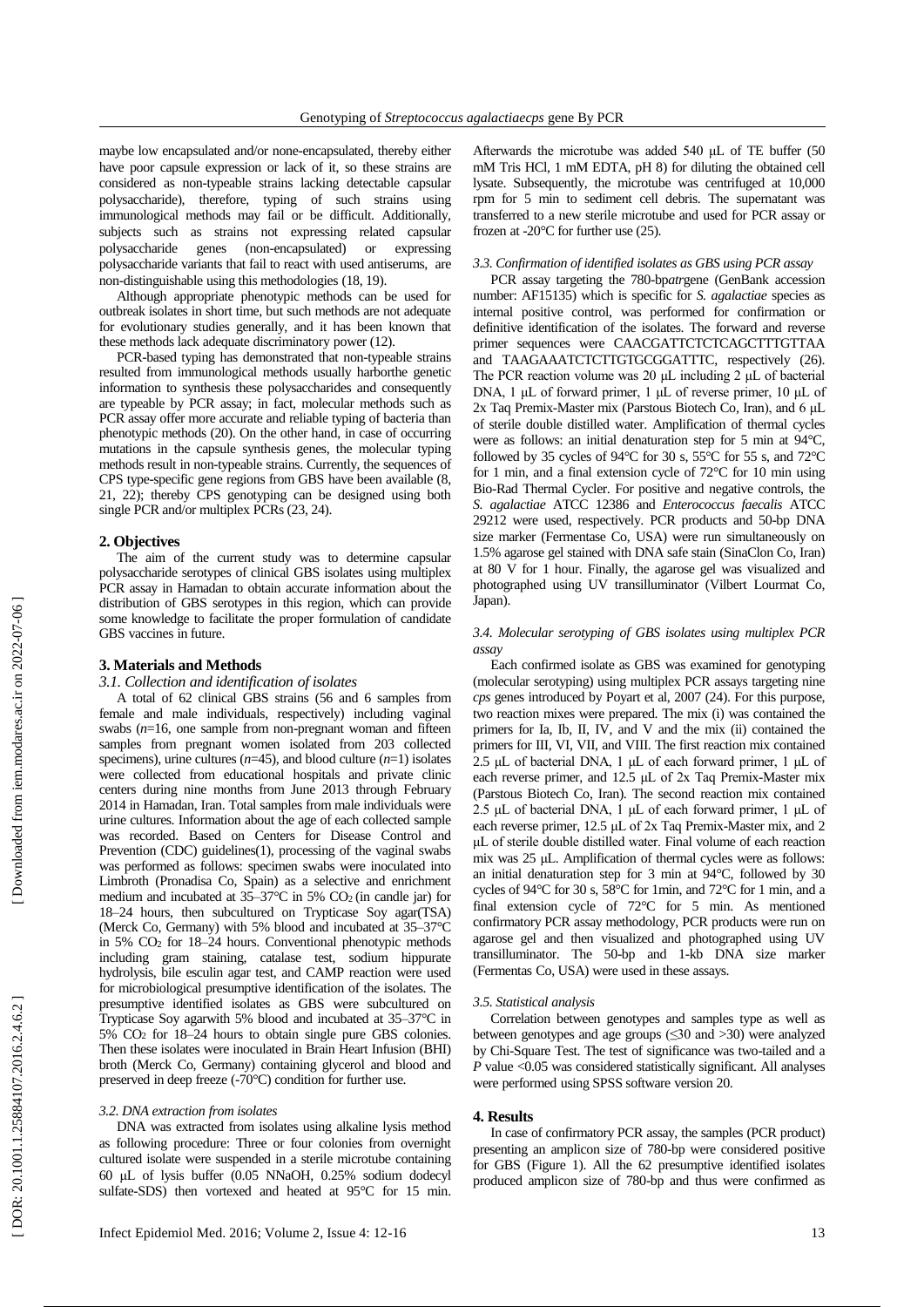GBS strains. All 62 GBS strains produced amplicons from CPS related primer pairs with genotypes of Ia, Ib, and II-V (Figure 2). In non e of the examined GBS strains, amplicon size indicating genotypes of VI -VIII was observed. Results of genotyping for collected samples using multiplex PCR assay as well as correlation between samples type and genotypes are presented in Table 1. Among the 62 GBS isolates examined, all capsular types , except VI, VII , and VIII , were found. Type III was the predominant type with 35 isolates (56.5%), followed by Type V with 11 isolates (17.7%), Type II with 7 isolates (11.3%), Type Ia with 5 isolates (8.1%) , and Type Ib and IV with similar prevalence of 2 isolates (3.2%) for each type. Statistical result of correlation between age groups and genotypes was  $P = 0.963$ (data not shown).



**Figure 1.** Results of gel electrophoresis from confirmatory PCR assay targeting 780 -bp *atr* gene. Lanes 1 and 11: 50 -bp DNA size marker; lane 2: *S. agalactiae* ATCC 12386 (as positive control); lanes 3 to 9: clinical GBS samples; and lane 10: *E. faecalis* ATCC 29212 (as negative control).



**Figure 2.** Results of gel electrophoresis from Multiplex PCR assay for genotyping of GBS. Lanes 1: 50 -bp DNA size marker; lane 2 and 3: *S. agalactiae* ATCC 12386 and clinical GBS sample, respectively, with amplicon size of 521-bp denoting Type Ia; lane 4: clinical GBS sample with amplicon size of 770-bp denoting Type Ib; lane 5: clinical GBS sample with amplicon size of 397 -bp denoting Type II; lane 6: clinical GBS sample with amplicon size of 1826 -bp denoting Type III; lane 7: clinical GBS sample with amplicon size of 578 -bp denoting Type IV; lane 8: clinical GBS sample with amplicon size of 701 -bp denoting Type V; lane 9: sample without DNA template (as negative control); and lane 10: 1 -kb DNA size marker.

|                                                 |  |  | Table 1. Results of genotyping using multiplex PCR assay and |  |  |  |  |  |  |  |
|-------------------------------------------------|--|--|--------------------------------------------------------------|--|--|--|--|--|--|--|
| correlation between genotypes and samples type. |  |  |                                                              |  |  |  |  |  |  |  |

|           | <br>י - יוני |                       |                |                |                |         |            |  |  |  |  |  |
|-----------|--------------|-----------------------|----------------|----------------|----------------|---------|------------|--|--|--|--|--|
|           |              |                       | Samples Type   |                | Frequency      | Percent | $p$ value* |  |  |  |  |  |
|           |              | Urine<br>Vaginal swab |                | Blood          |                | (% )    |            |  |  |  |  |  |
| Genotypes | Ia           | 4                     |                | $\overline{0}$ | 5              | 8.1     | 0.005      |  |  |  |  |  |
|           | Ib           | $\theta$              | $\mathcal{D}$  | $\theta$       | $\mathfrak{D}$ | 3.2     | 0.462      |  |  |  |  |  |
|           | $\mathbf{I}$ | 3                     | $\overline{4}$ | $\overline{0}$ | 7              | 11.3    | 0.266      |  |  |  |  |  |
|           | Ш            | $\overline{4}$        | 30             |                | 35             | 56.5    | 0.003      |  |  |  |  |  |
|           | IV           | 1                     | 1              | $\Omega$       | $\overline{2}$ | 3.2     | 0.433      |  |  |  |  |  |
|           | v            | $\overline{4}$        | 7              | $\theta$       | 11             | 17.7    | 0.346      |  |  |  |  |  |
|           | VI           | $\theta$              | $\Omega$       | $\Omega$       | $\Omega$       | 0.0     |            |  |  |  |  |  |
|           | VII          | $\theta$              | $\Omega$       | $\theta$       | $\theta$       | 0.0     |            |  |  |  |  |  |
|           | <b>VIII</b>  | $\Omega$              | $\Omega$       | $\Omega$       | $\Omega$       | 0.0     |            |  |  |  |  |  |
| Total     |              | 16                    | 45             |                | 62             | 100     |            |  |  |  |  |  |

\* *P* value for determining correlation between genotypes and samples type based on Chi -Square Test.

# **5. Discussion**

The GBS capsule is a significant virulence factor and antigenic determinant ; therefore, it is considered as one of the main targets in investigations for developing vaccine against GBS infections in future. The future promising GBS capsular polysaccharide -protein conjugate vaccines must be consisted of more frequent and virulent serotypes which are involved in circulation associated with the disease in different populations; thereby correct capsular typing of clinical isolates is essential for predicting vaccine coverage ; consequently, applying sensitive and specific methods are required for achieving this purpose (27-29).

Considering these fact, the aim of current study was to differentiate genotypes of clinical GBS isolates based on PCR assay to acquire information about the distribution of GBS types in Hamadan, Iran.

Among the 62 GBS isolates examined, all capsular types , except VI, VII, and VIII, were found. Types III and V were the most prevalent types with the sum of 46 isolates (74.2% ) . Type III was the predominant type with 35 isolates (56.5%) , followed by Type V with 11 isolates (17.7%), Type II with 7 isolates (11.3%), Type Ia with 5 isolates (8.1% ) , and Types Ib and IV with similar prevalence of 2 isolates (3.2% ) for each type .

Reviewing prevalence of GBS type s in pregnant women universally, the results were as follows: in USA, although a majority of reported studies in 1990s showed Type V as the predominant type among colonizing isolates, but Type s Ia and III have been more frequent in recent years. In Canada, Type s Ia, III , and V were common similarly, and in Europe, except for Greece, Type III was predominant in many countries (30 ); additionally, Type Ib is emerging in Germany (31 ). Based on a recent study performed in three African countries, similar prevalence of Type s III and V has been reported. In Asian countries, after Type III as the predominant type, Type s Ib and V are common similarly (32 ) ; however, an unusual case has been reported in Japan in which Types VI and VIII were predominant in Japanese pregnant women (33 ). In the Middle east, Types Ia, II, III, and V are more frequent (32), but in the United Arab Emirates, Type IV is the most common (34 ) .

Considering above findings, the obtained results of the current study is consistent with the universal prevalence of GBS types, in which Type s III and V have been reported to be the most frequent type s in many countries. Similarly, our findings are also consistent with the study performed by Ippolito et al. (32 ) , in which they reported Types Ia, II, III , and V as the most frequent type s in the Middle -east.

Following results have been reported in other studies performed in Iran. In arecent study performed in Ardabil, in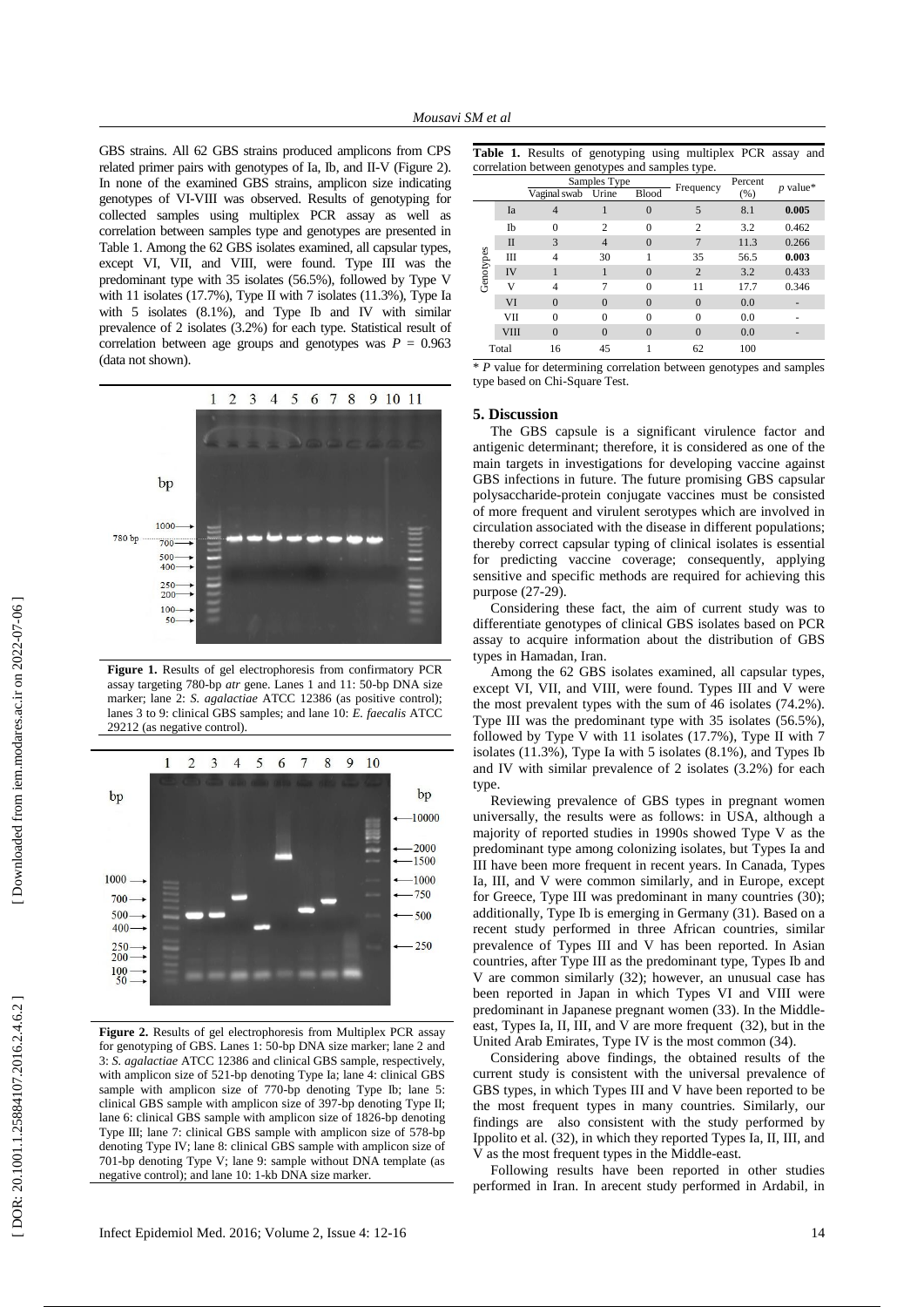2012, Jannati et al. used capsular antiserum for serotyping of isolates and showed that Serotypes V (19.6%), II (12.5%) , and IV (12.5%) were the most frequent serotypes , followed by Serotypes III (10.7%) , VI (10.7%), Ib (8.9%), Ia (7/1%), VII (5/3%) , and VIII (5/3%); in addition, 7.1% of the strains were non -typeable (35 ) . Another recent study performed by Yasini et al. in Kashan, in 2012, PCR assay was used and genotyping results were as follows: the most common types were III (32.14%), V (21.43%), and IV (14.3%), respectively, followed by Ia (10.7%), VI (10.7%), Ib (7.13%) , and VII (3.6%). Types II and VIII were not identified (36 ) . According to the study by Nahaei et al. in Tabriz, in 2007, serotypes of *S. agalactiae* strains isolated were as follows: Ia (17.6%), Ib (13.4%), II (14.2%), III (9.5%), IV (8.2%), V (19.5%), and nontypable (17.6%) using capsular antiserum (37 ). In another study by Rahnama et al. in Tehran, in 2010, it has been shown that the prevalence of GBS types among 50 GBS strains using PCR assay were Serotype III with 25 isolates (50%) and Serotype V with 8 isolates (16%) as the predominant serotypes, followed by Serotype s Ia and II with similar prevalence of 7 isolates (14%). In this study, Serotypes Ib, IV, VI, VII , and VIII were not found , and 3 strains were classified as non -typeable (38 ) .

Considering above studies , it is revealed that the studies using PCR assay for genotyping have partly consisten t results with each other and universal cases . It seems that dispersal distribution of GBS types in other studies using conventional serotyping may be associated with limitation of this method for serotyping .

Statistically some association s between some types (i.e. Type s Ia and III) and the source of isolation s were observed in current study. It is thought to be correlation between Type Ia and vaginal colonization ( $P = 0.005$ ), and also between Type III and urine samples  $(P = 0.003)$ ; however, due to partly small number of samples examined in current study, these association s may not be considered as significant and accurate. On the other hand, being no statistically significant correlation between age groups and genotypes ( $P = 0.963$ ), regardless of other similar related stud y (10 ), can also be attributed to small number of examined samples and/or can be due to being no approximate equivalence between male and female samples number .

Intrapartum antibiotic prophylaxis (IAP) can only prevent from neonatal early -onset disease (EOD), while the vaccine is expected to prevent from both late -onset disease (LOD) and EOD. A vaccine can be administered to adult or pregnant women as well as other at risk individuals including immunocompromised adults, individuals with underlying disease , and the elderly. According to investigations, it has been found that Type III often appear s in neonatal disease , followed by Types Ia, Ib, II , and V. In addition, these antigens are the cause of 96 -88% of the neonatal and adult diseases cases, respectively; therefore, a possible CPS vaccine must be consisted of these mentioned capsular antigens (39 ) .

To ensure the efficient development of such vaccine as GBS, surveying worldwide distribution pattern of frequent serotypes will be important in order to ensure that one global GBS vaccine involves the most appropriate bacterial components. It is important to restate that serotypes vary geographically in different populations and over time ; therefore , this may affect vaccine formulation in future seriously. Moreover, prevalence of GBS serotypes is age dependent and different between colonizing and invasive strains (10, 11).

Bacterial epidemiologists use typing methods for studying distribution and dynamics of population of human bacterial pathogens (continuous variation of different GBS clones in human population) in environmental and clinical situation , which includ e transmission patterns of bacteria and identification of risk factors , to control infectious disease in human population(10, 12).

The most frequent method used for GBS typing is conventional serotyping (CS) or immunological method such as latex agglutination based on specific polyclonal antibodies. However, the accuracy of the obtained results is highly dependent on several agents. In fact, serological methods due to some limitations are only moderately reliable; for example, due to the fact that some GBS strains either lack (non -encapsulated strains) of capsular polysaccharides or have low expression of detectable capsular polysaccharides (different encapsulation level of GBS among strains), thus, the CS method is not efficient for typing of these strains. Also, these methods can cause misidentification of certain serotypes due to the problem associated with immunological cross reaction. Moreover, CS requires high -titre serotype -specific antisera and is highly dependent on the quality of the typing of sera used and the technical experience of the operator. Being expensive and not cost -effective (particularly, commercial serotyping kits) and laborious procedure to perform and less sensitive than molecular methods, are other limitations of CS method. With regard to the mentioned limitations, significant proportion of the isolates is non -typeable (NT) by this method. In contrast, PCR -based typing (genotyping) methods such as molecular serotyping (MS) provid e several applications in bacterial typing systems and show a simple modifiable level of differentiation. MS identification methods are attractive due to several advantages including being specific, their high discriminatory power, producing clearer results, high reproducibility, relatively simple and fast to perform, and great availability of equipments and required materials. Advanced molecular methods have the ability to differentiate strains collections into many variable types ( 5, 8, 9, 18, 24, 40, 41 ).

## **6. Conclusion**

Based on The results of this research, current study demonstrated that Type III is the predominant most prevalent type in Hamadan, followed by Types V, II, Ia, Ib, and IV, respectively. Using MS method such as PCR assay as an alternative way to CS method leads to obtain an accurate, sensitive, specific, and fast typing of GBS isolates is MS methods such as PCRR assay; in addition, MS method results in reduced misclassification of non -typeable isolates associated with CS. Therefore, MS can be used to confirm serotyping results obtained by CS method such as latex agglutination. The advantages of MS method help allow it to analyze different various populations and to study examine invasive and colonizing isolates in extensive a wide range of epidemiological studies and surveillance activities. In fact, MS will facilitate make the proper formulation of candidate GBS vaccines much easier.The obtained data from current study can be useful for designing future coming GBS vaccine for this geographic region (i.e. Hamadan city ). So it is recommended that such similar studies about GBS typing , particularly molecular genotyping , being done periodic in all over the Iran cities (in order to get general information about GBS strains in a certain geographical regions and also to investigate about prevalence of this microorganism in society and hospitals) for obtaining complementary information about the distribution of GBS types in Iran .